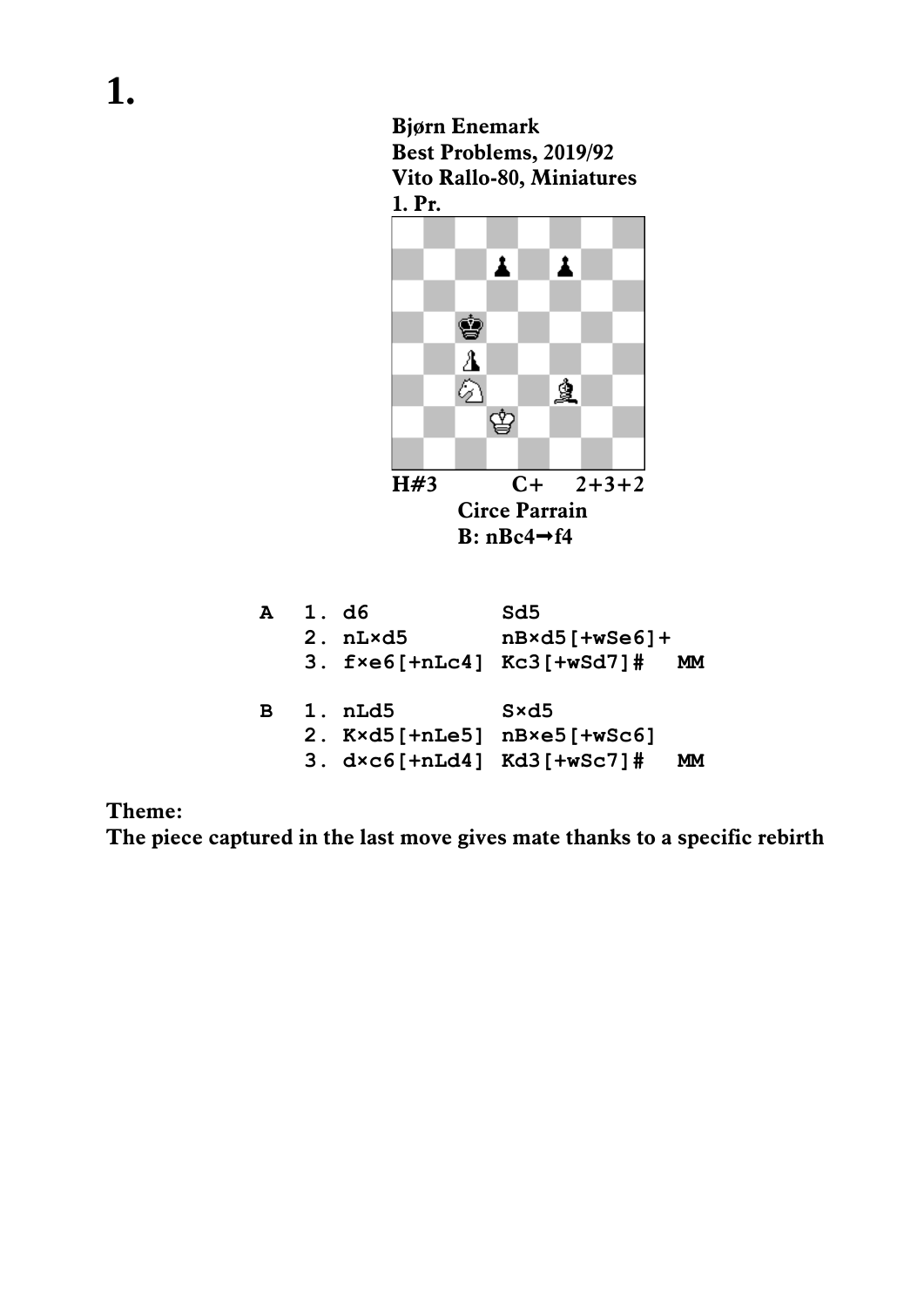



| А | 1. nBd1nS             | Sd2  |
|---|-----------------------|------|
|   | $2.$ nKd4             | Td5# |
|   |                       |      |
|   | $1. n$ Ke $2$         | Td5  |
|   | $2.$ $n$ Bd $1$ n $T$ | Td2# |
|   |                       |      |
| в | 1. nBd1nL             | Te5  |
|   | $2.$ $nLb3$           | Te3# |
|   |                       |      |
|   | 1. nKc4               | La5  |
|   | 2. nBd1nD             | Se3# |
|   |                       |      |
|   |                       |      |

**Neutral king AUW**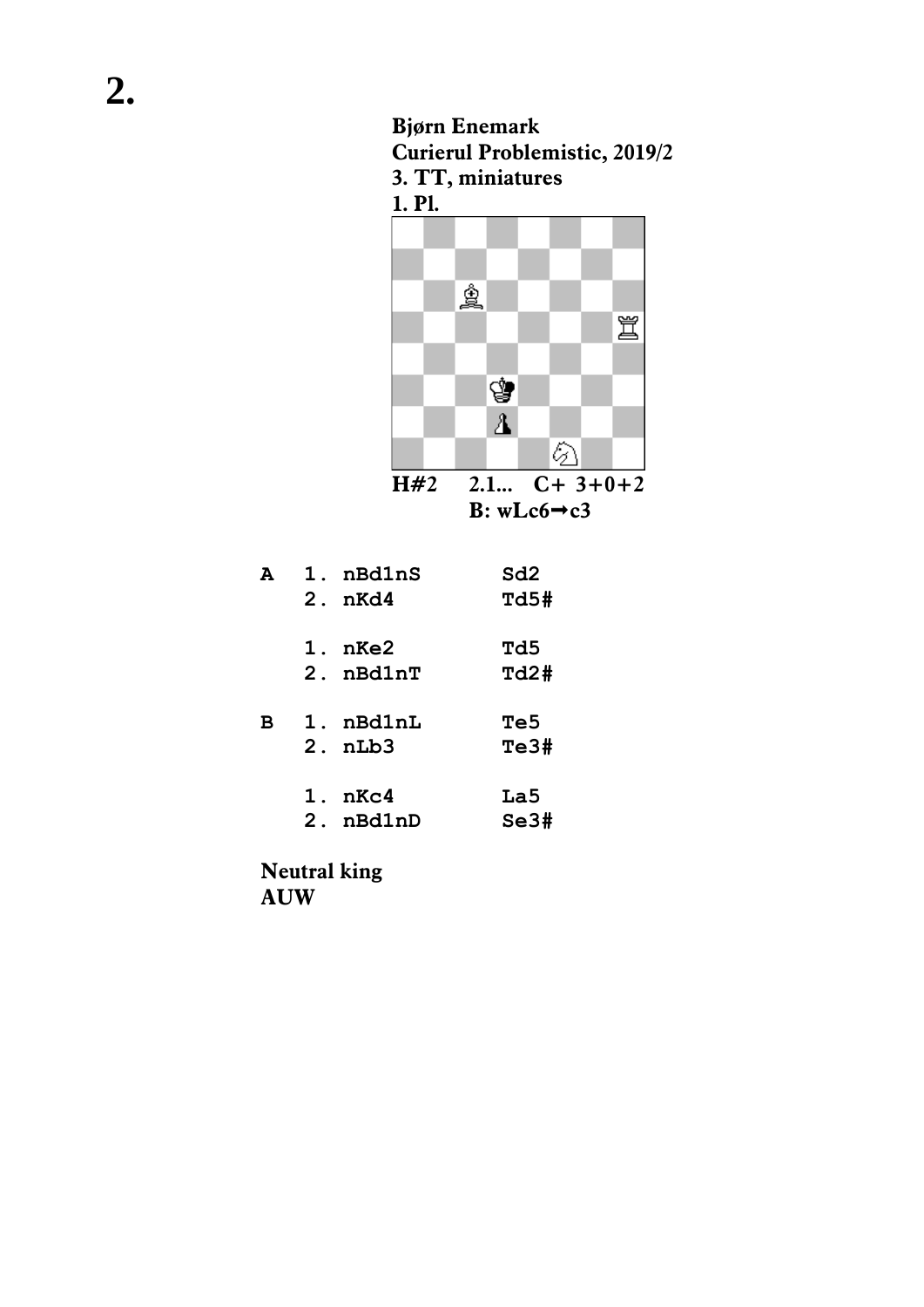## **Bjørn Enemark Curierul Problemistic, 2020/5 10. TT not judged yet**



## **FEN N5n1/8/3p4/3k4/7K/7N/8/8**

| А | 1. $Kb7/wSa8-c6$ | Kg3             |    |
|---|------------------|-----------------|----|
|   | 2. Kc7           | $Kq5/sSq8-q4$   |    |
|   | 3. Kc8           | Kg6             |    |
|   | 4. $Ke6/sSq4-d7$ | Sf4#            | MМ |
| в | 1. Kc4           | Kq4             |    |
|   | 2. $Ke4/sBf4-d4$ | Sb6             |    |
|   | 3. Se7           | Sc <sub>4</sub> |    |
|   | 4. Sd5           | Sf2#            |    |

**photographic echo**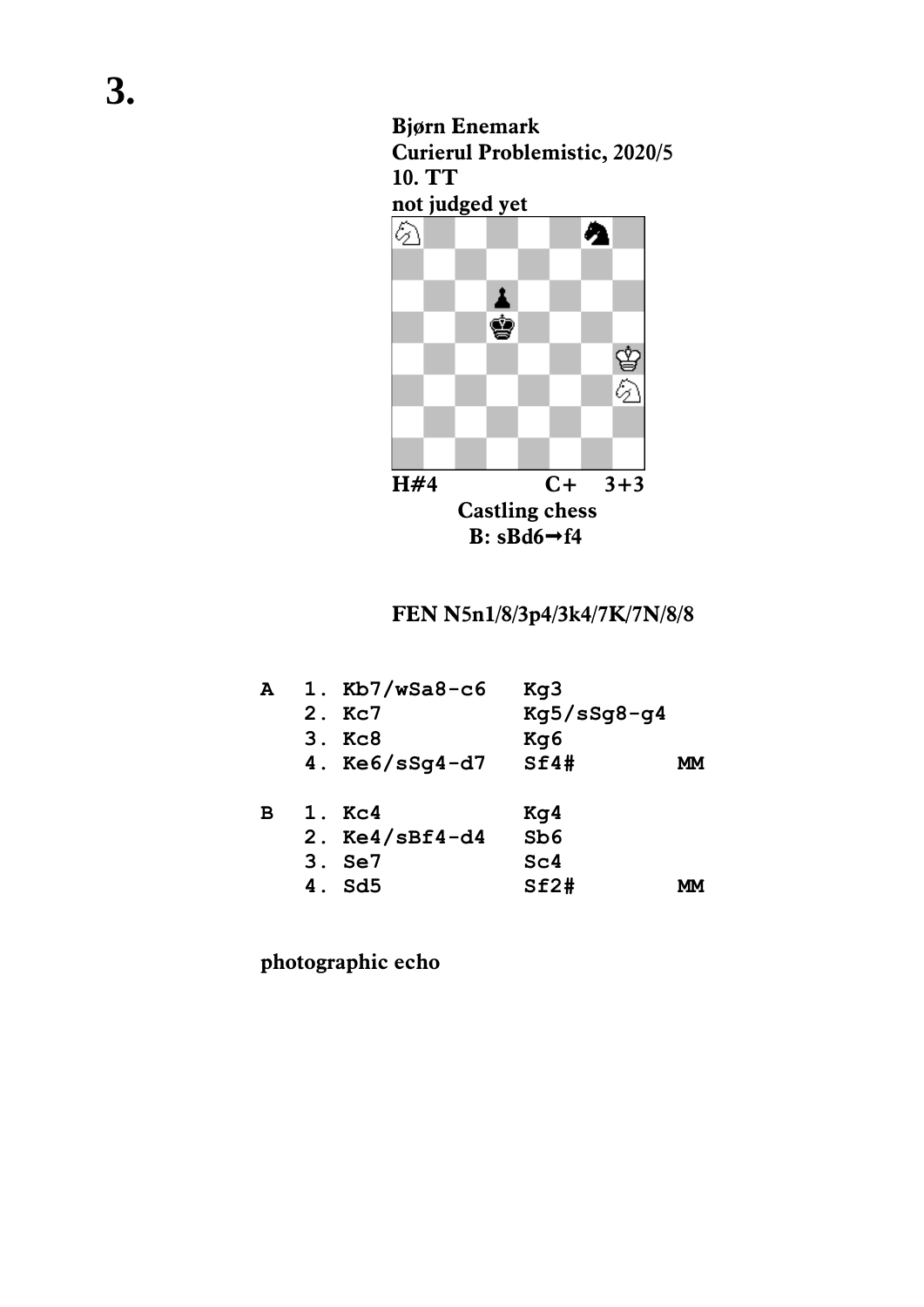

**Minor promotion, black provides en extra officer for white**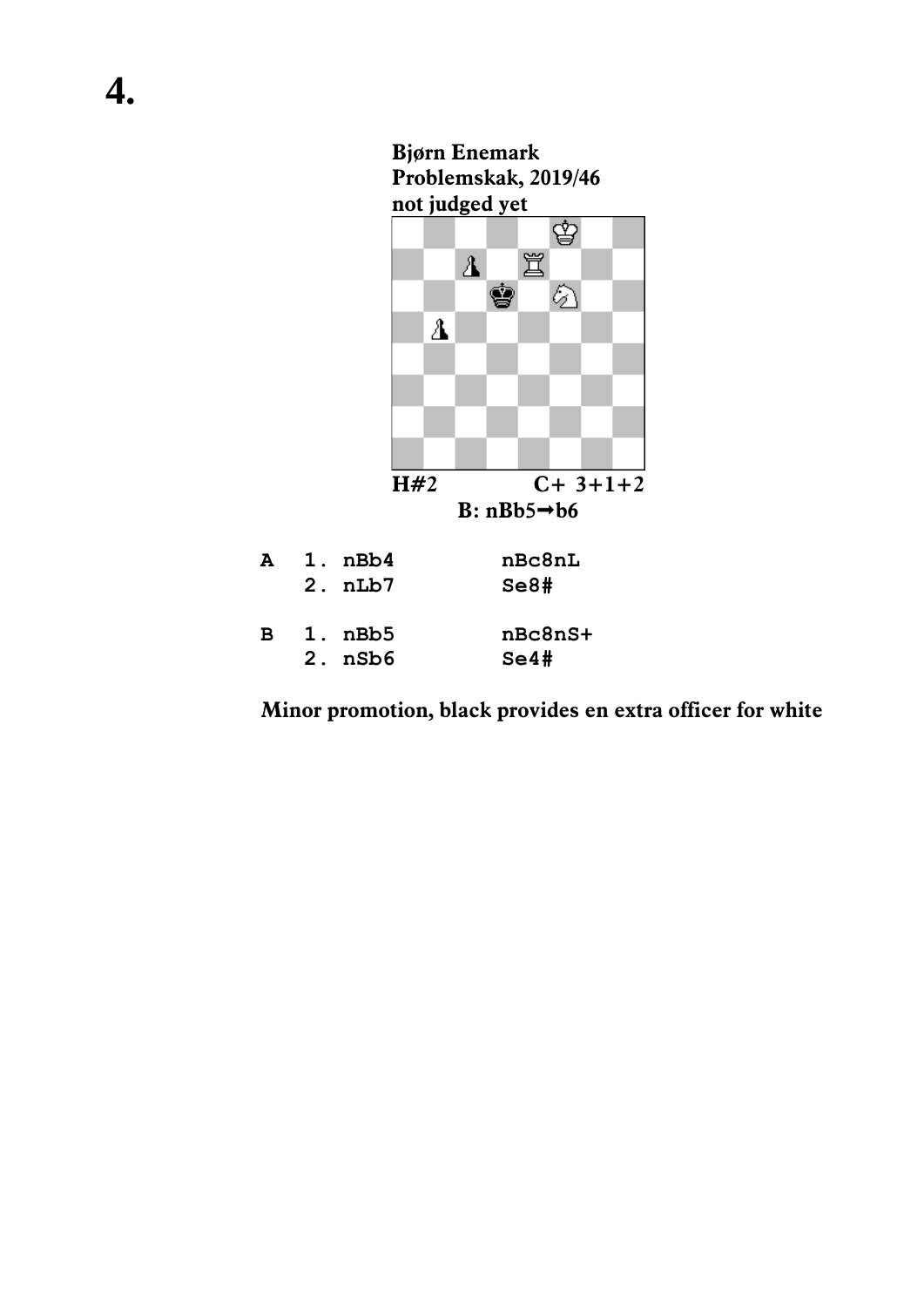

**Bjørn Enemark**

**Best Problems, 2019/92**

- **3. T×d4 Ke6[+wSc3]#**
- **1. Tf5+ Ke7 2. Tf4 Sec2+**
- **3. K×e4 Kd6[+wLd3]#**
- **1. Td5 S×d5 2. Ke5[+sTe6] Sf6 3. K×f6 Sf3[+wSg8]#**

## **Theme:**

**The piece captured in the last move gives mate thanks to a specific rebirth**